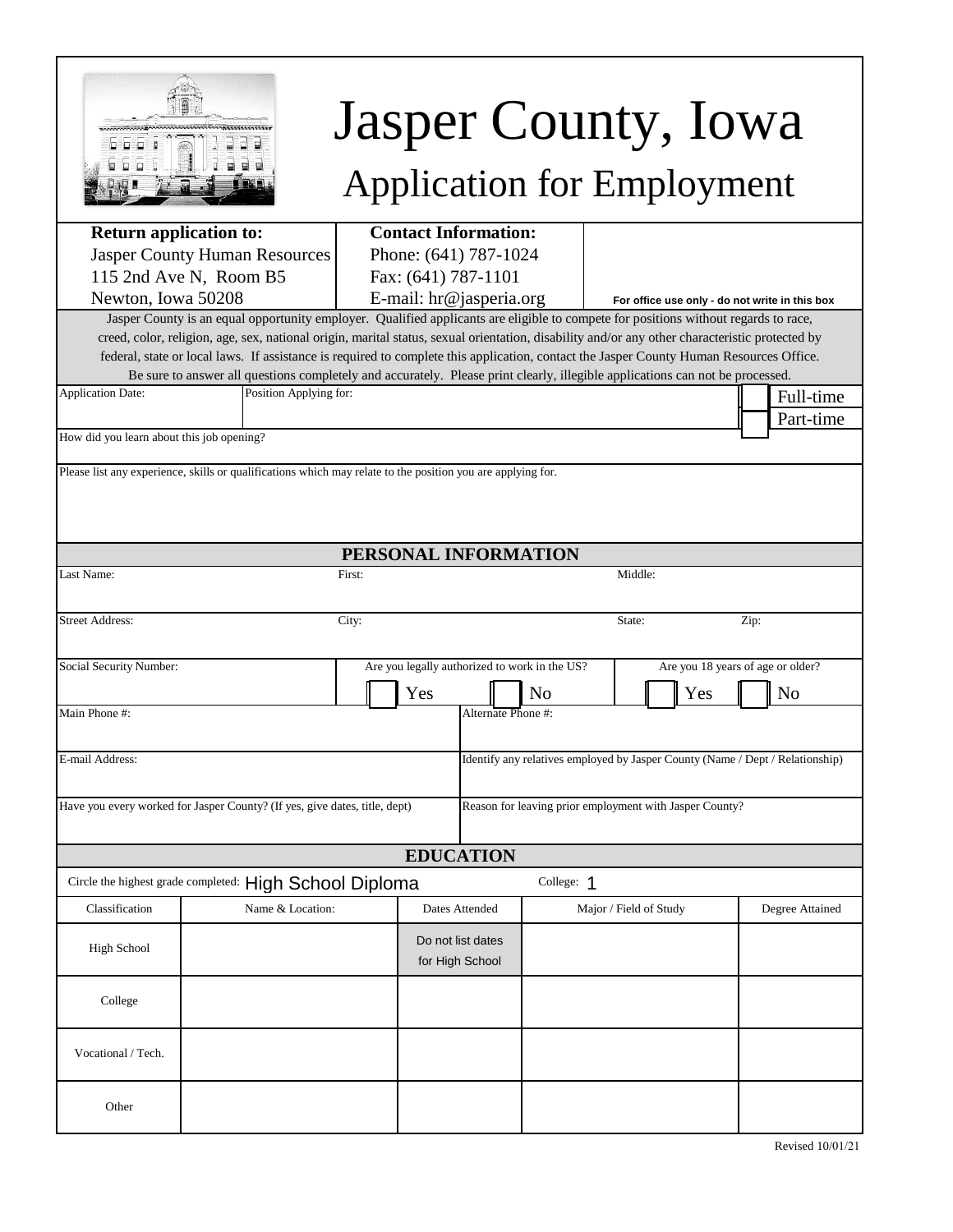|                      |                                                                                                                                                             | <b>EMPLOYMENT HISTORY</b>                                         |                                  |                                 |                  |  |
|----------------------|-------------------------------------------------------------------------------------------------------------------------------------------------------------|-------------------------------------------------------------------|----------------------------------|---------------------------------|------------------|--|
|                      | Please provide a complete record of your employment history and any reason for periods of unemployment. Include paid time, volunteer                        |                                                                   |                                  |                                 |                  |  |
|                      | work, military service, part-time, etc Start with your present or most recent employer. This section must be completed even if you                          |                                                                   |                                  |                                 |                  |  |
|                      | submit a resume. Failure to do so could result in application being rejected. Use additional pages as needed to list additional employers.<br>Company Name: |                                                                   |                                  |                                 |                  |  |
|                      |                                                                                                                                                             | Telephone Number:                                                 |                                  |                                 |                  |  |
|                      |                                                                                                                                                             |                                                                   |                                  |                                 |                  |  |
|                      | Street Address, City & State:                                                                                                                               | Dates Employed: (Month & Year)                                    |                                  |                                 |                  |  |
|                      |                                                                                                                                                             | From:<br>To:                                                      |                                  |                                 |                  |  |
|                      | Position Held:                                                                                                                                              | Hourly Pay / Salary                                               |                                  | Full-time                       |                  |  |
| Most Recent Employer |                                                                                                                                                             |                                                                   |                                  | Part-time                       |                  |  |
|                      | Describe Your Duties:                                                                                                                                       |                                                                   |                                  |                                 |                  |  |
|                      |                                                                                                                                                             |                                                                   |                                  |                                 |                  |  |
|                      | Name of Supervisor:                                                                                                                                         | Reason for Leaving:                                               |                                  | Permission to contact employer? |                  |  |
|                      |                                                                                                                                                             |                                                                   |                                  | Yes                             | N <sub>o</sub>   |  |
|                      | Company Name:                                                                                                                                               |                                                                   | Telephone Number:                |                                 |                  |  |
|                      |                                                                                                                                                             |                                                                   |                                  |                                 |                  |  |
|                      | Street Address, City & State:                                                                                                                               |                                                                   | Dates Employed: (Month & Year)   |                                 |                  |  |
| <b>Next</b>          |                                                                                                                                                             |                                                                   | From:<br>To:                     |                                 |                  |  |
|                      | Position Held:                                                                                                                                              |                                                                   | Hourly Pay / Salary              |                                 | Full-time        |  |
|                      |                                                                                                                                                             |                                                                   | Part-time                        |                                 |                  |  |
| <b>Employer</b>      | <b>Describe Your Duties:</b>                                                                                                                                |                                                                   |                                  |                                 |                  |  |
|                      |                                                                                                                                                             |                                                                   |                                  |                                 |                  |  |
|                      | Name of Supervisor:                                                                                                                                         | Reason for Leaving:                                               |                                  | Permission to contact employer? |                  |  |
|                      |                                                                                                                                                             |                                                                   |                                  | Yes                             | N <sub>o</sub>   |  |
|                      | Company Name:                                                                                                                                               |                                                                   | Telephone Number:                |                                 |                  |  |
|                      |                                                                                                                                                             |                                                                   |                                  |                                 |                  |  |
|                      | Address, City & State:                                                                                                                                      |                                                                   | Dates Employed: (Month & Year)   |                                 |                  |  |
| <b>Next</b>          |                                                                                                                                                             |                                                                   | From:<br>To:                     |                                 |                  |  |
|                      | Position Held:                                                                                                                                              |                                                                   | Hourly Pay / Salary<br>Full-time |                                 |                  |  |
| Emplo                |                                                                                                                                                             | Part-time                                                         |                                  |                                 |                  |  |
|                      | Describe Your Duties:                                                                                                                                       |                                                                   |                                  |                                 |                  |  |
| λer                  |                                                                                                                                                             |                                                                   |                                  |                                 |                  |  |
|                      | Name of Supervisor:                                                                                                                                         | Permission to contact employer?                                   |                                  |                                 |                  |  |
|                      |                                                                                                                                                             |                                                                   |                                  | Yes                             | N <sub>o</sub>   |  |
|                      | Company Name:                                                                                                                                               |                                                                   | Telephone Number:                |                                 |                  |  |
|                      |                                                                                                                                                             |                                                                   |                                  |                                 |                  |  |
|                      | Address, City & State:                                                                                                                                      | Dates Employed: (Month & Year)                                    |                                  |                                 |                  |  |
|                      |                                                                                                                                                             | From:<br>To:                                                      |                                  |                                 |                  |  |
|                      | Position Held:                                                                                                                                              | Hourly Pay / Salary                                               |                                  | Full-time                       |                  |  |
|                      |                                                                                                                                                             | Part-time                                                         |                                  |                                 |                  |  |
| Next Employer        | <b>Describe Your Duties:</b>                                                                                                                                |                                                                   |                                  |                                 |                  |  |
|                      |                                                                                                                                                             |                                                                   |                                  |                                 |                  |  |
|                      | Name of Supervisor:                                                                                                                                         |                                                                   | Permission to contact employer?  |                                 |                  |  |
|                      |                                                                                                                                                             |                                                                   |                                  | Yes                             | N <sub>o</sub>   |  |
|                      | Have you even been discharged from a job?                                                                                                                   | If "Yes" please list the employer, dates and provide explanation: |                                  |                                 |                  |  |
|                      | Yes                                                                                                                                                         |                                                                   |                                  |                                 |                  |  |
|                      |                                                                                                                                                             |                                                                   |                                  |                                 |                  |  |
|                      | No                                                                                                                                                          |                                                                   |                                  |                                 | Revised 10/01/21 |  |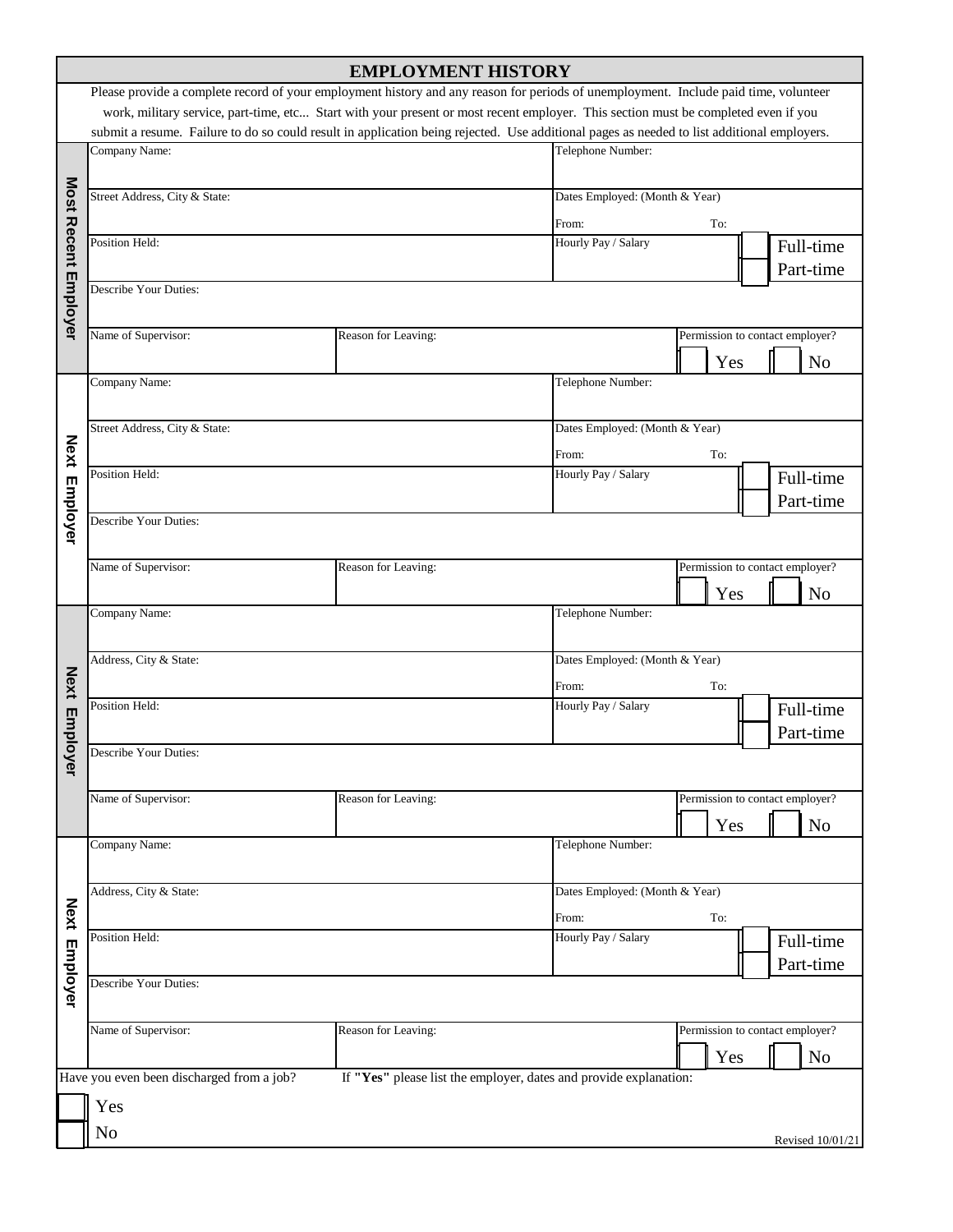| <b>MILITARY SERVICES</b>                                                                                                                                                                                                                                                                                                                                                                                                                                                                                                                                        |                                                                                                                                |                        |  |  |  |  |
|-----------------------------------------------------------------------------------------------------------------------------------------------------------------------------------------------------------------------------------------------------------------------------------------------------------------------------------------------------------------------------------------------------------------------------------------------------------------------------------------------------------------------------------------------------------------|--------------------------------------------------------------------------------------------------------------------------------|------------------------|--|--|--|--|
| Dates of Service:<br>Branch:                                                                                                                                                                                                                                                                                                                                                                                                                                                                                                                                    |                                                                                                                                | Final Rank:            |  |  |  |  |
| List training and kind of work performed in Military:                                                                                                                                                                                                                                                                                                                                                                                                                                                                                                           |                                                                                                                                |                        |  |  |  |  |
| Are you claiming Military Preference?<br>Yes<br>N <sub>o</sub>                                                                                                                                                                                                                                                                                                                                                                                                                                                                                                  | If "YES" to claiming Military Preference, you are required<br>to submit your undeleted DD 214 Form with your applicant         |                        |  |  |  |  |
|                                                                                                                                                                                                                                                                                                                                                                                                                                                                                                                                                                 | PROFESSIONAL LICENSES AND/OR CERTIFICATIONS                                                                                    |                        |  |  |  |  |
| Type of Licenses / Cert.                                                                                                                                                                                                                                                                                                                                                                                                                                                                                                                                        | License / Cert. Number<br>State Issued                                                                                         | <b>Expiration Date</b> |  |  |  |  |
|                                                                                                                                                                                                                                                                                                                                                                                                                                                                                                                                                                 |                                                                                                                                |                        |  |  |  |  |
| Have you ever worked under or been known by another name? If "Yes" please list name(s) dates and reason for use.                                                                                                                                                                                                                                                                                                                                                                                                                                                | <b>BACKGROUND INFORMATION</b>                                                                                                  |                        |  |  |  |  |
| No<br>Have you ever been convicted of, pled guilty to, or have charges pending for a felony, misdemeanor or other criminal offense excluding minor traffic violations<br>(please include deferred judgments)? If "Yes" please explain, include dates, locations and charges of each incident:<br>Yes<br>No<br>Please note: A conviction or criminal record is not an automatic disqualification from employment and the nature,<br>disposition & timelines of the offense will be considered only as it relates to the position for which you are applying for. |                                                                                                                                |                        |  |  |  |  |
|                                                                                                                                                                                                                                                                                                                                                                                                                                                                                                                                                                 | PROFESSIONAL REFERENCES                                                                                                        |                        |  |  |  |  |
|                                                                                                                                                                                                                                                                                                                                                                                                                                                                                                                                                                 | Please provide the names and information of three individuals not related to you, who we may contact regarding your abilities. |                        |  |  |  |  |
| Name:                                                                                                                                                                                                                                                                                                                                                                                                                                                                                                                                                           | Relationship:                                                                                                                  | Organization:          |  |  |  |  |
| Working Phone Number:                                                                                                                                                                                                                                                                                                                                                                                                                                                                                                                                           | Address:                                                                                                                       | Years Acquainted:      |  |  |  |  |
| Name:                                                                                                                                                                                                                                                                                                                                                                                                                                                                                                                                                           | Relationship:                                                                                                                  | Organization:          |  |  |  |  |
| Working Phone Number:                                                                                                                                                                                                                                                                                                                                                                                                                                                                                                                                           | Address:                                                                                                                       | Years Acquainted:      |  |  |  |  |
| Name:                                                                                                                                                                                                                                                                                                                                                                                                                                                                                                                                                           | Relationship:                                                                                                                  | Organization:          |  |  |  |  |
| Working Phone Number:                                                                                                                                                                                                                                                                                                                                                                                                                                                                                                                                           | Address:                                                                                                                       | Years Acquainted:      |  |  |  |  |

Revised 10/01/21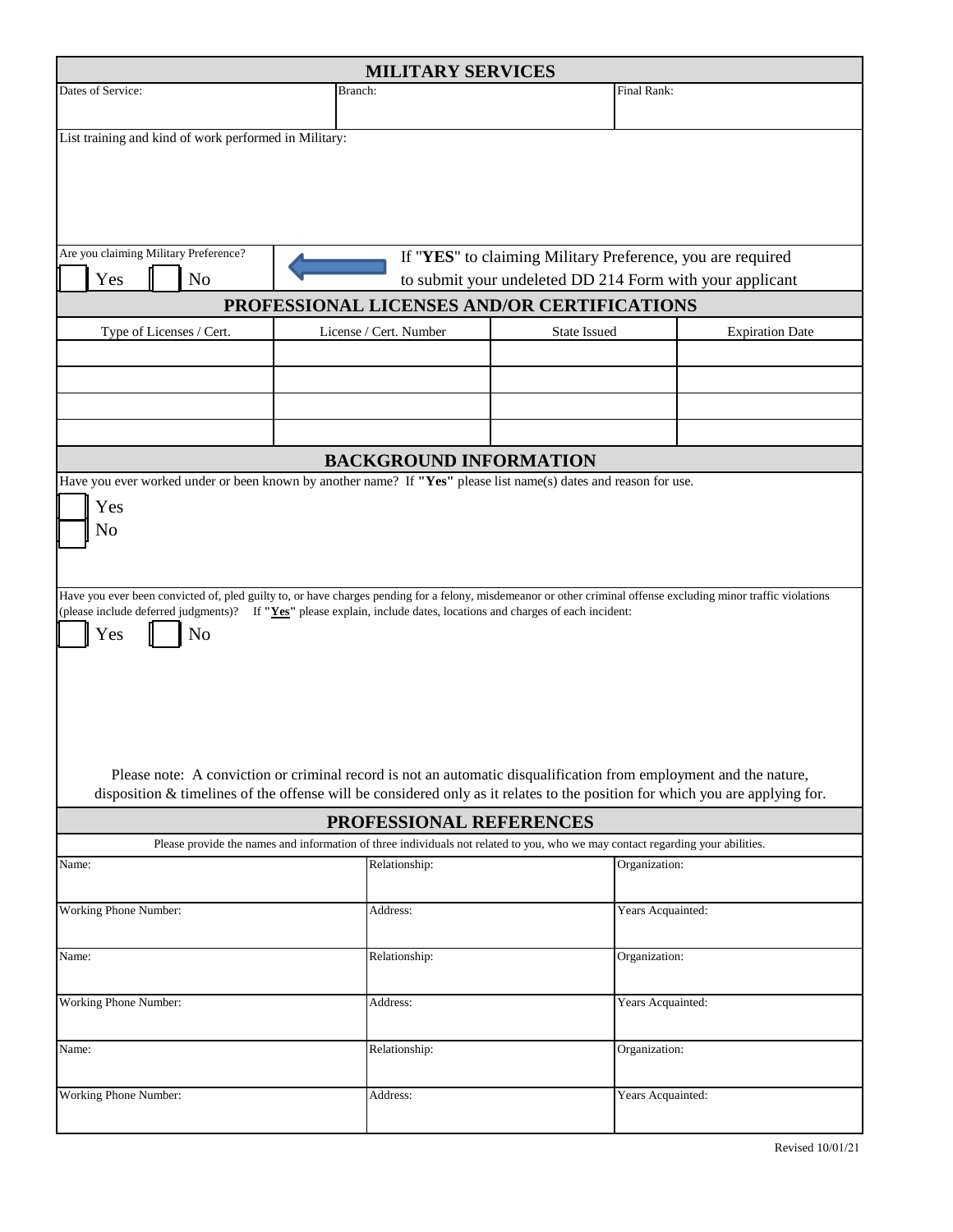### **ABUSE REGISTRY AND CRIMINAL HISTORY WAIVER**

I hereby give permission for Jasper County, Iowa to conduct a child and/or dependent adult abuse check and an Iowa criminal history check with the Division of Criminal Investigation. Any information maintained by DCI may be released and I understand that it will be used by the requestor only for licensing, employment or volunteer purposes.

Applicant's Signature Date

#### **SIGNATURE REQUIRED**

By signing below, I certify that the answers and information set out above are true, accurate and complete to the best of my knowledge. I acknowledge that if any answer or information is not true, accurate or complete I may not be hired; or **"IF"** hired, I may be discharged.

I authorize the employer to investigate all statements contained in this application for employment to include criminal, child and/or adult abuse information as well as my character and qualifications. I release the employer from all liability for acts performed in good faith and without malice in connection with evaluation of my application.

I authorize my prior employer, references and others with information regarding my work, education history or my character, to provide the employer with all information requested and to cooperate fully with the investigation of my character and qualifications. I also release those employers, references and others from all liability for providing information in good faith and without malice.

I understand that this application is not a contract of employment. I agree that if employed, I will abide by all polices, procedures, rules and regulations established by Jasper County.

I also understand that **"IF"** I am offered employment, the offer is conditional upon receipt of satisfactory employment reference, acceptable criminal/abuse background information, and favorable health evaluation, which includes a physical examination.

Applicant's Signature Date

It is the policy of Jasper County, an Equal Opportunity and Affirmative Action Employer, that all persons employed will be treated without regards to race, color, religion, qualified disability, sex, age or national origin, except where these categories are a bona fide occupation qualification.

The Human Resources Department of Jasper County is the designated coordinator or our programs and procedures for implementation of this policy.

#### **FOR OFFICE USE ONLY - DO NOT WRITE BELOW THIS LINE**

| TON OFFICE OSE ONE I - DO NOT WALLE BELOW THIS EINE |            |          |                  |  |  |  |  |
|-----------------------------------------------------|------------|----------|------------------|--|--|--|--|
| Hire Date:                                          | Department | Position | Pay Step & Range |  |  |  |  |
|                                                     |            |          |                  |  |  |  |  |
|                                                     |            |          |                  |  |  |  |  |
|                                                     |            |          |                  |  |  |  |  |
|                                                     |            |          |                  |  |  |  |  |
|                                                     |            |          |                  |  |  |  |  |
|                                                     |            |          |                  |  |  |  |  |
|                                                     |            |          |                  |  |  |  |  |